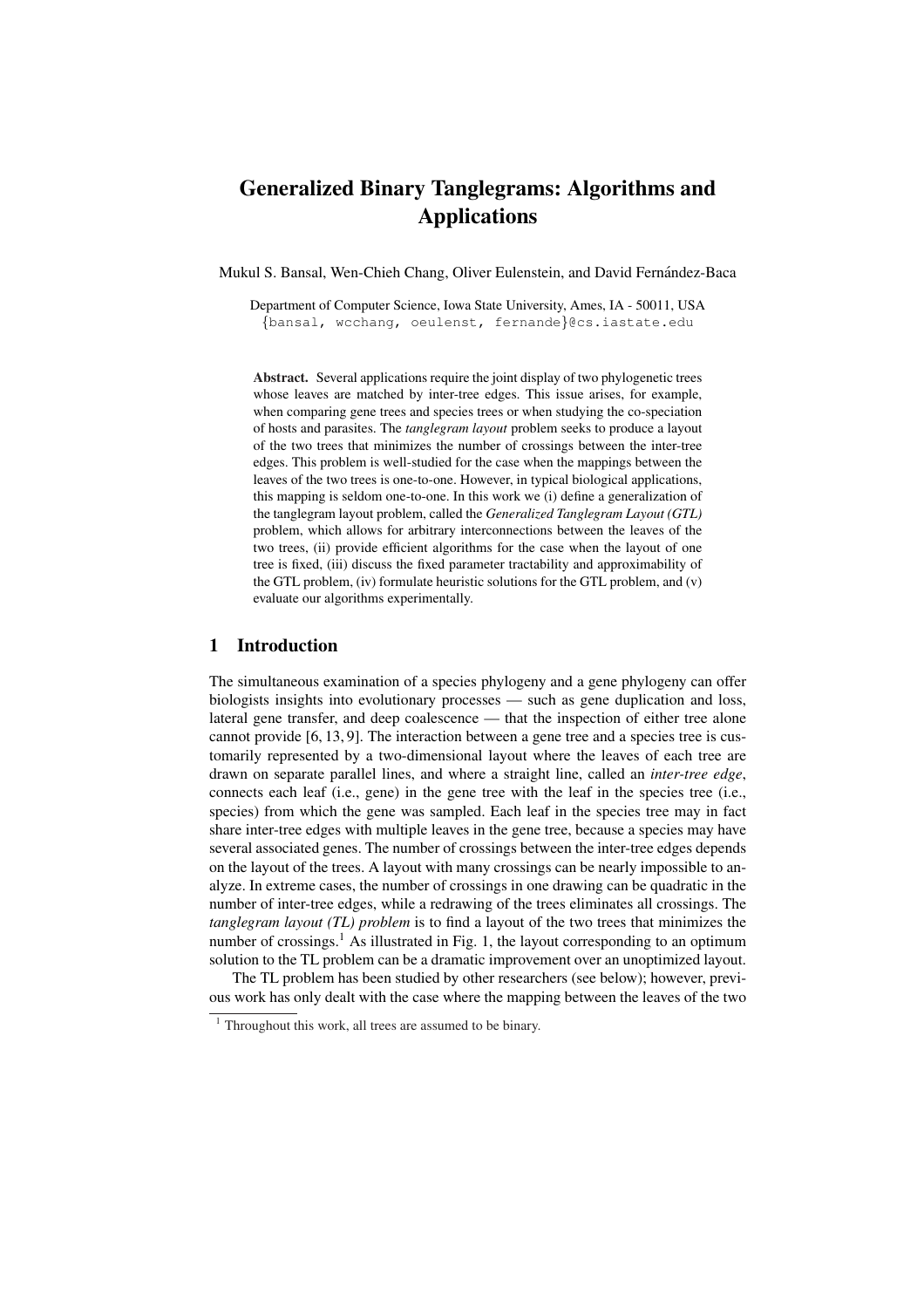

Fig. 1. Two layouts of a gene tree and a species tree, displaying the interactions between their leaves. An arbitrary layout is shown on the left; on the right is the optimized layout that results from solving the TL problem. Data is from [12].

trees is one-to-one. This special case does not handle the more general, and extremely useful, case where the mapping is many-to-many. Here, we define and study the general version of the TL problem.

Background. The version of the TL problem in which the inter-tree edges define a oneto-one mapping between the leaves of the two trees has been extensively studied [4, 5, 8, 2, 10, 7]. We refer to this restricted version as the *single-labeled tanglegram layout (SLTL) problem*. It is known that the SLTL problem is NP-hard [5], even when both the trees are complete [2]. On the positive side, the *one-tree* version of the SLTL problem, where the layout of one of the trees is fixed, can be solved in  $O(n \log^2 n)$  time, where  $n$  is the number of leaves in the species tree [5]. Moreover, the existence of a planar layout can be verified in linear time [5]. The SLTL is also known to be fixed parameter tractable, where the parameter of interest is the minimum number of crossings in any layout of the two trees [5, 2]. When restricted to complete trees, the SLTL problem is also known to be 2-approximable [2]. Additionally, there is published software that attempts to produce a layout where the number of crossings is small [4, 7].

Our Contribution. In this paper, we define and study the *generalized tanglegram layout (GTL) problem*, in which the number of leaves in the trees may be different and a leaf in either of the trees may share inter-tree edges with multiple leaves in the other tree. The goal again is to produce a layout that minimizes the number of crossings between the inter-tree edges. This generalization of the SLTL problem makes it possible to address not only the gene tree/species tree layout problem, but also those problems in which the inter-tree edges between the trees can be completely arbitrary; such general instances arise in several settings, notably in the analysis of host-parasite cospeciation [11]. The GTL problem has not, to our knowledge, been studied before.

After defining the GTL problem formally, we present two efficient algorithms for its one-tree version, where the layout of one of the trees is fixed. Our algorithms run in time  $O(k \log^2 k / \log \log k)$  and  $O(kh)$ , respectively, where k is the number of inter-tree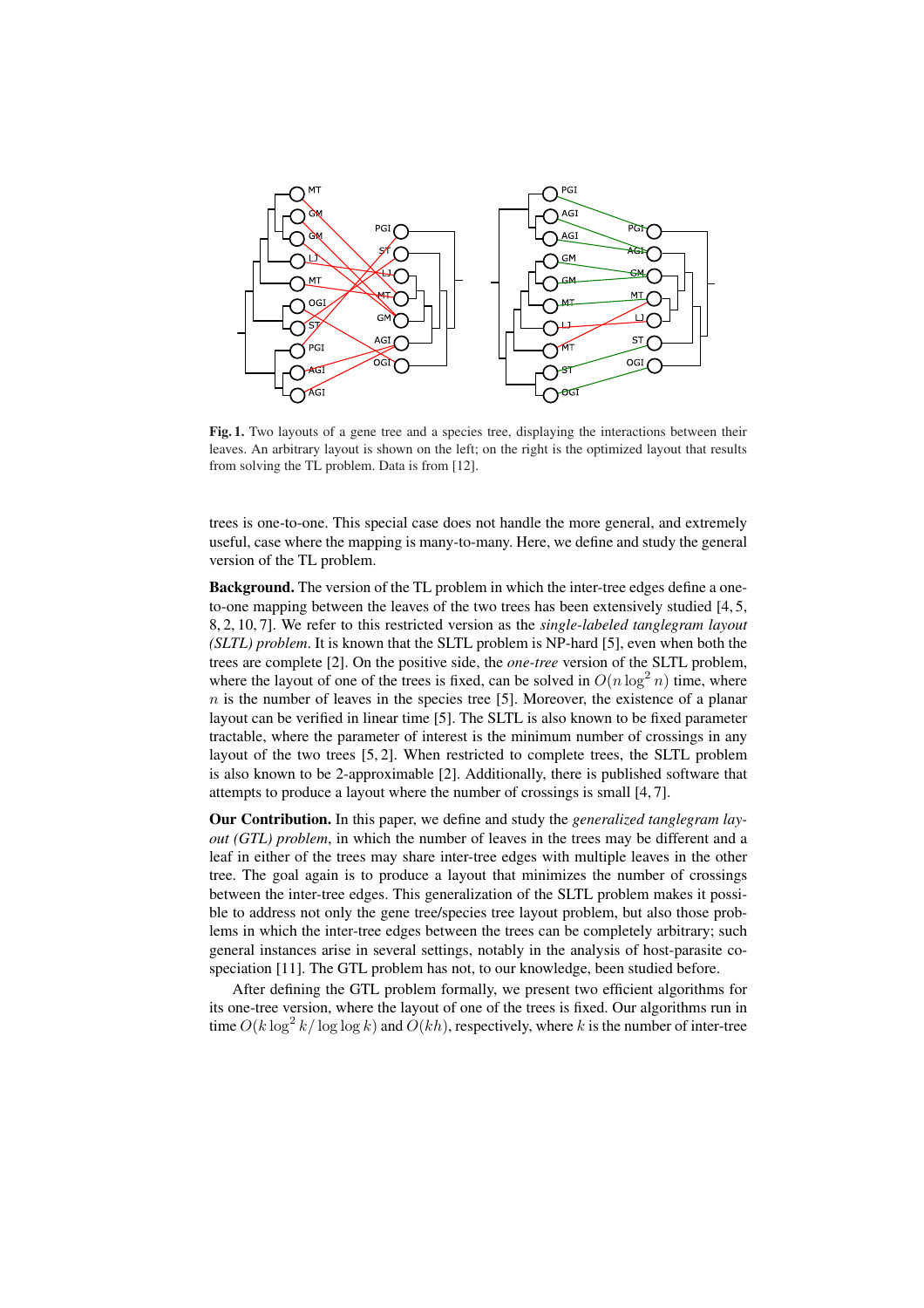edges between the two trees, and  $h$  is the height of the tree whose layout can change. Note that for the SLTL problem,  $k$  equals  $n$ , the number of leaves in each tree. Thus, our first algorithm improves on the best known solution for the one-tree SLTL problem by a factor of  $\Theta(\log \log n)$ . Based on the result of Fernau et al. [5], we show that the existence of a planar layout (i.e., a layout with no crossings) can be verified in  $O(k)$ time. Along the lines of  $[5, 2]$ , we also discuss the fixed parameter tractability of the GTL problem, along with the approximability of a version of the GTL problem which seeks to maximize the number of non-crossing edges.

We have found that, in practice, one-tree algorithms produce layouts that leave considerable room for improvement. Thus, we have designed and implemented fast heuristics that exploit our one-tree algorithm to reduce the number of crossings by rearranging the layouts of both of the input trees. Although our heuristics do not guarantee an optimal layout, we are able to show empirically that they perform quite well for the range of input sizes that one might expect to encounter in practice. To further strengthen this claim, we make use of an integer quadratic programming formulation of the two-tree problem, based on the work of Nöllenburg et al. [10], to solve the GTL problem exactly for realistic input sizes. Our experiments show that our heuristics perform well in practice and, in all but a few cases, our most comprehensive heuristic returns optimum or near-optimum solutions.

### 2 Basic Notation and Preliminaries

Given a rooted tree T, we write  $V(T)$ ,  $E(T)$ , and  $L(T)$  to denote its node set, edge set, and leaf set, respectively. A node in  $V(T)$  that is not a leaf is called an *internal* node. The root node of T is denoted by  $rt(T)$ . Given a node  $v \in V(T)$ ,  $pa(v)$  denotes the parent of v in T,  $Ch(v)$  is the set of children of v, and  $T(v)$  denotes the subtree of T rooted at v. If two nodes in T have the same parent, they are called *siblings*. T is *fully binary* if every internal node has exactly two children. Throughout this paper, unless otherwise noted, the term tree refers to a rooted, fully binary tree.

*The generalized tanglegram layout problem.* Let S and T be two uniquely leaf-labeled trees such that  $L(S) = \{1, \ldots, m\}$  and  $L(T) = \{1, \ldots, n\}$ . Furthermore, let  $I(S, T)$ be the set of *inter-tree edges* such that  $I(S,T) \subseteq L(S) \times L(T)$  and each leaf node of  $S$  and  $T$  is incident on at least one edge in  $I(S, T)$ . Given uniquely leaf-labeled trees S and T and the set of inter-tree edges  $I(S,T)$ , we denote the resulting instance of the GTL problem by  $\langle S, T, I(S, T) \rangle$ .

Given a tree T, we say that a linear order  $\tau$  on  $L(T)$  is *compatible* with T if, for each  $v \in V(T)$ , the leaves in  $T(v)$  form an interval (i.e., appear in a continuous block) in  $\tau$ . We write  $u <_{\tau} v$  to mean that  $u \in L(T)$  appears before  $v \in L(T)$  in the order  $\tau$ .

Given compatible linear orders  $\sigma$  and  $\tau$  on trees S and T respectively, the *number of crossings* between  $\sigma$  and  $\tau$  with respect to  $I(S, T)$ , denoted  $cr(\sigma, \tau, I(S, T))$ , is defined to be  $|\{(u, v) \in I(S,T) :$  either  $u <_{\tau} v$ , and  $v <_{\sigma} u$ , or  $u <_{\sigma} v$ , and  $v <_{\tau} u\}|$ .

**Problem 1 (GTL Problem)** *Given an instance*  $\langle S, T, I(S, T) \rangle$ *, find compatible linear orders*  $\sigma$  *and*  $\tau$  *on trees* S *and* T, *respectively, such that*  $cr(\sigma, \tau, I(S,T))$  *is minimized.*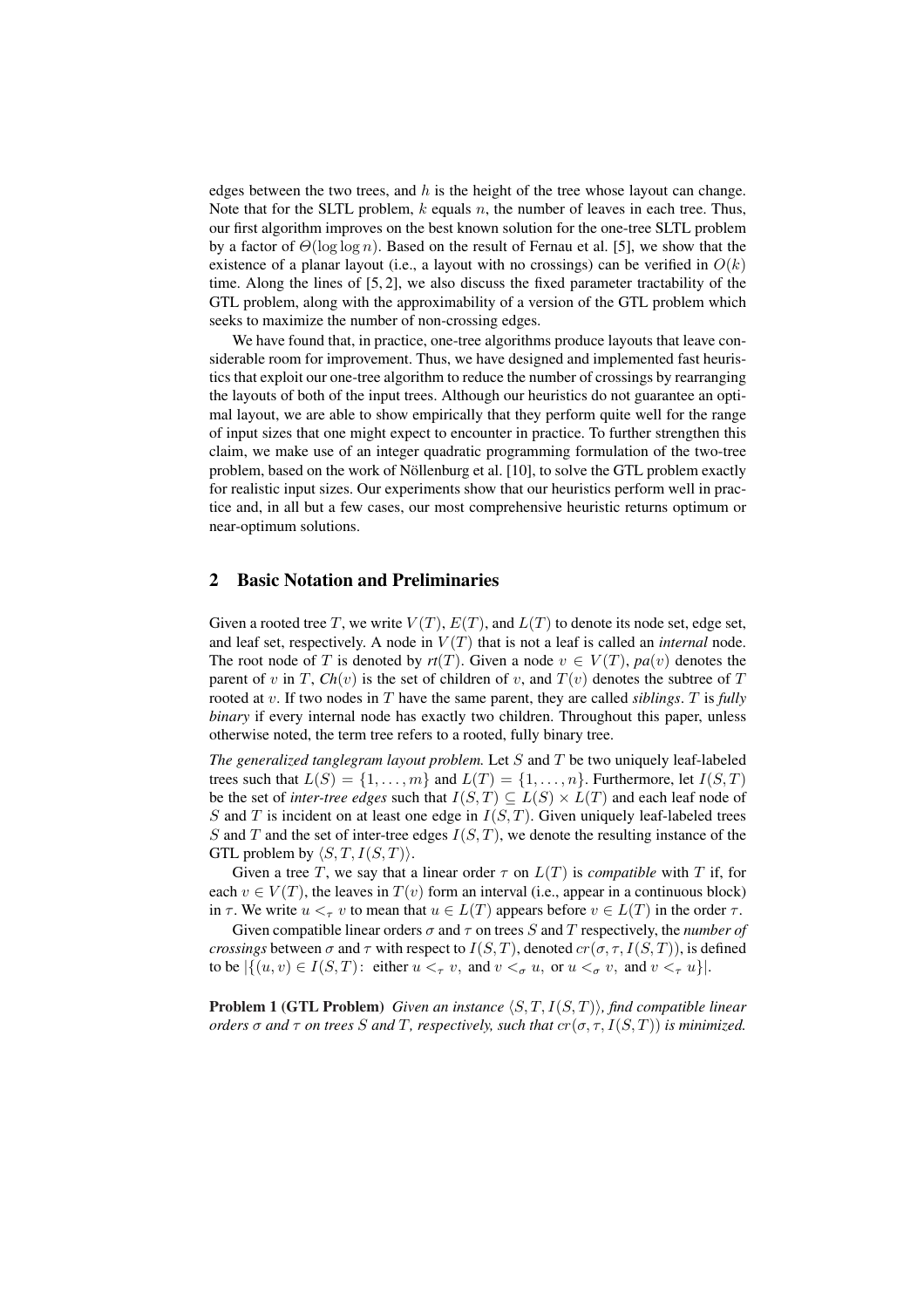Next, we define a restricted version of the GTL problem in which the linear order for one of the input trees is fixed. We call this restricted problem the *One-Tree Generalized Tanglegram Layout (OT-GTL)* Problem. Given uniquely leaf-labeled trees S and T, the set of inter-tree edges  $I(S,T)$ , and a compatible linear order  $\tau$  on T, we denote the resulting instance of the OT-GTL problem by  $\langle S, T, I(S, T), \tau \rangle$ .

**Problem 2 (OT-GTL Problem)** *Given an instance*  $\langle S, T, I(S, T), \tau \rangle$ *, where*  $\tau$  *is a compatible linear order on* T*, find a compatible linear order* σ *on the tree* S *such that*  $cr(\sigma, \tau, I(S,T))$  *is minimized.* 

### 3 Solving the OT-GTL Problem

In this section, we provide two algorithms for the OT-GTL problem on the instance  $\langle S, T, I(S, T), \tau \rangle$ , one with time complexity  $O(k \log^2 k / \log \log k)$  and the other with  $O(kh)$ , where k denotes the cardinality of the set  $I(S,T)$  and h is the height of tree S. We also discuss two important special cases of the OT-GTL problem.

With any given planar layout of a tree, we associate a unique linear order. Therefore, when talking about the tree  $S$ , we assume that the tree is drawn in the plane with the root node on top and leaves on the bottom. The unique linear order associated with  $S$  is then given by the left-to-right order of the leaf labels. Similarly, when talking about the tree  $T$ , we assume that the tree  $T$  is drawn in the plane with the root at the bottom and the leaves on the top. The unique linear order associated with  $T$  is then given by the left-to-right order of the leaf labels. Also observe that, under this setting, every linear order compatible with  $S(T)$  defines a unique planar layout for  $S(T)$ . Thus, if we rotate the layout shown in Figure 1 clockwise by 90 degrees then the tree on the top would be S and the one on the bottom would be T.

We need some notation. Let  $\sigma$  denote the linear order corresponding to some planar layout of S. For any  $v \in V(S(v))$ ,  $I(S(v), T)$  denotes the set  $\{(u, w) \in I(S, T): u \in$  $L(S(v))$ . We define the number of crossings  $cr(\sigma, \tau, I(S,T), v)$  at node v to be  $|\{(u, w) \in$  $I(S(v), T)$ : either  $u <_{\tau} w$ , and  $w <_{\sigma} u$ , or  $u <_{\sigma} w$ , and  $w <_{\tau} u$ .

Let  $\overline{\sigma_v}$  denote the linear order corresponding to the planar layout of S obtained by starting with the planar layout corresponding to  $\sigma$  and then swapping the left and right child at the internal node  $v \in V(S)$ .

The OT-GTL problem seeks to re-draw the tree S such that the linear order  $\sigma_{opt}$ associated with the new layout minimizes the number of crossings  $cr(\sigma_{opt}, \tau, I(S,T))$ . The task then is to decide, at each internal node, which one of its two children is to be the left child and which one the right child. It is easy to show that this decision can be taken independently at each internal node, irrespective of the decision at the other nodes. Thus, our algorithm starts with a planar layout of  $S$ , with the corresponding linear order σ, and then computes, at each internal node v of S, the values  $cr(σ,τ, I(S,T), v)$ , and  $cr(\overline{\sigma_v}, \tau, I(S,T), v)$ . If  $cr(\sigma, \tau, I(S,T), v) > cr(\overline{\sigma_v}, \tau, I(S,T), v)$ , then we swap the left and right child of  $v$ . Once this is done at all internal nodes of  $S$ , the compatible linear order associated with the new planar layout of  $S$  gives the required solution.

A note on handling the input. Recall that  $I(S, T)$  is the set of inter-tree edges. Our algorithms assume that given any leaf node in  $S$  (or T), we can access all its p neighbors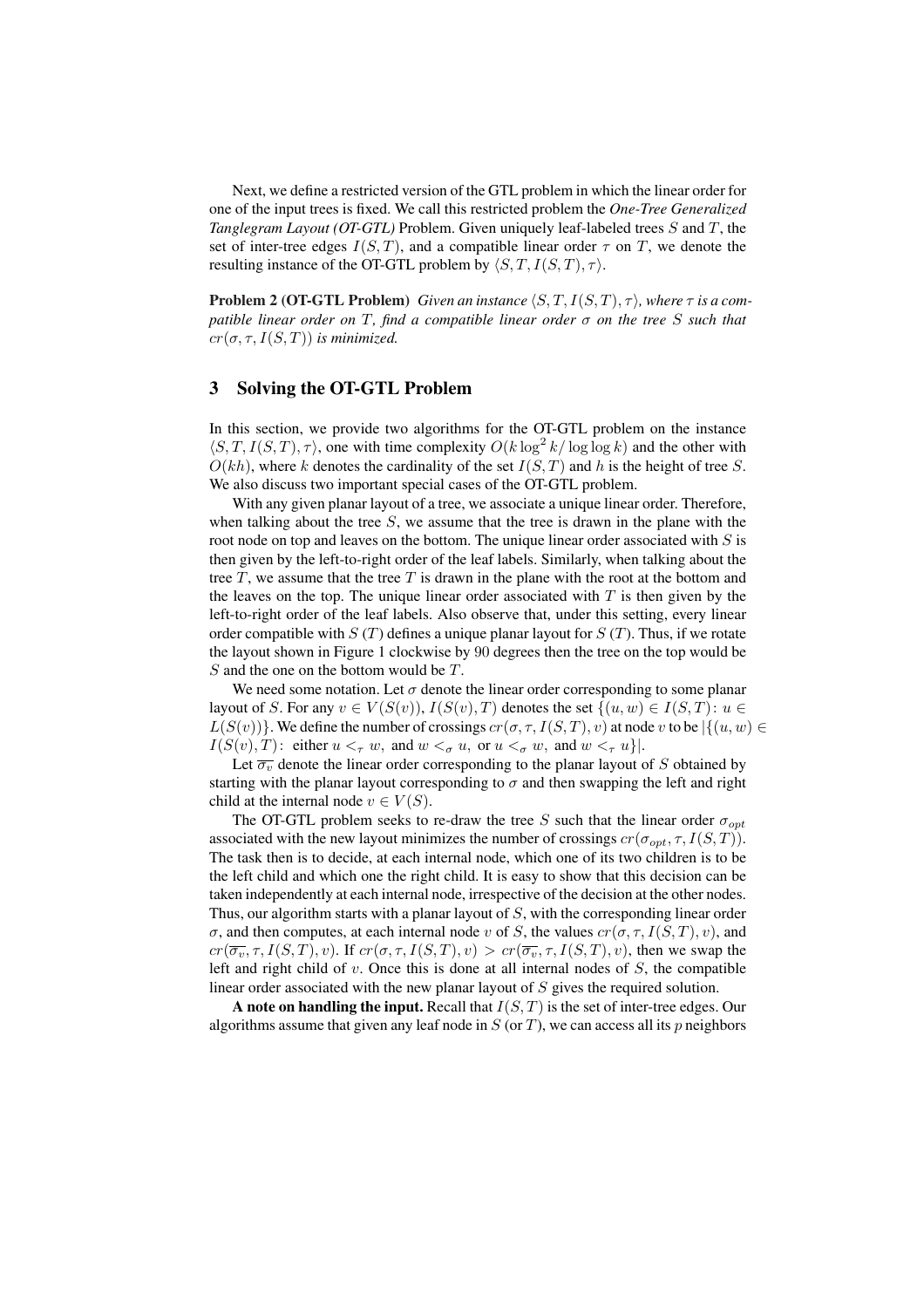in the other tree within  $O(p)$  time. This can be easily accomplished by associating with each leaf node a set of its neighbors in the other tree. It is possible to construct all these sets within  $O(k)$  time. Since all our algorithms require  $\Omega(k)$  time, we ignore this additional additive factor. Note, however, that if the leaf labels are arbitrary (and not, as we assume,  $\{1, \ldots, n\}$  and  $\{1, \ldots, m\}$ , then handling the input could require  $\Theta(k \log(nm))$  time in the worst case.

# 3.1 An  $O(k \log^2 k / \log \log k)$ -Time Algorithm

Our algorithm uses a data structure  $\Psi$  for the *subset rank* problem [3]. Such a data structure allows one to maintain a subset  $A \subseteq \{1, \ldots, n\}$  under the following operations: *Insert*( $i$ ,  $\Psi$ ), which inserts i into  $\Psi$ , *Delete*( $i$ ,  $\Psi$ ), which deletes i from  $\Psi$ , and  $Rank(i, \Psi)$ , which, given some  $i \in A$ , returns the number of elements in A that are less than or equal to  $i$ . It is known that each of these operations can be performed in  $O(\log n / \log \log n)$  time [3].

We will assume, without any loss of generality, that the initial layout of  $S$  is such that at each internal node the number of inter-tree edges incident on leaves of the left subtree is at least as large as the number of inter-tree edges incident on leaves of the right subtree. The linear order corresponding to this layout of S is  $\sigma$ . Our algorithm computes, at each internal node v of S, the value  $cr(\sigma, \tau, I(S,T), v)$ . Later we explain how a slight modification allows our algorithm to compute the value  $cr(\overline{\sigma_v}, \tau, I(S,T), v)$  as well. The algorithm proceeds in three different steps:

*Step 1:* Modify the tree S into a tree S' as follows: For each  $x \in L(S)$ , let  $A(x)$  denote the set of leaf node neighbors of x according to the set of inter-tree edges  $I(S, T)$ . For each  $x \in L(S)$ , replace the leaf x with an arbitrary tree, X on the leaf set  $A(x)$  such that the linear order associated with X is a subsequence of the order  $\tau$ . We refer to this modified version of  $S$  as  $S'$ . Observe that  $S'$  need not be uniquely leaf-labeled, and that the number of leaf nodes in S' must be exactly k (i.e.,  $|I(S,T)|$ ). Observe, also, that all the internal nodes in  $S$  must be internal nodes in  $S'$  as well. The inter-tree edges between  $S'$  and  $T$  now simply connect those leaf nodes of  $S'$  and  $T$  that have the same labels. Now, we uniquely relabel the tree S' so that the compatible linear order  $\sigma'$ associated with the layout of S' becomes the ordered list  $(1, 2, \ldots, k)$ . The set  $I(S', T)$ of inter-tree edges between  $S'$  and  $T$  is correspondingly updated. Note that each leaf node in  $S'$  must be incident on exactly one edge of  $I(S',T)$ .

This step reduces the instance  $\langle S, T, I(S, T), \tau \rangle$  of the OT-GTL problem into the instance  $\langle S', T, I(S', T), \tau \rangle$ . The following lemma relates these two instances.

**Lemma 1.** Given S and S' and any internal node  $v \in V(S)$ , if v' is the corresponding *internal node in* S', then  $cr(\sigma, \tau, I(S,T), v) = cr(\sigma', \tau, I(S', T), v')$ .

Thus, to solve the OT-GTL problem on instance  $\langle S, T, I(S, T), \tau \rangle$  it is sufficient to solve it on the instance  $\langle S', T, I(S', T), \tau \rangle$ .

*Step 2:* We start with the planar layout of S' corresponding to the linear order  $\sigma'$  =  $(1, 2, \ldots, k)$  and modify the tree T into a tree T' as follows: For each  $x \in L(T)$ , let  $B(x)$  denote the set of leaf node neighbors of x according to the set of inter-tree edges  $I(S',T)$ . For each  $x \in L(T)$ , replace the leaf x with an arbitrary tree, X on the leaf set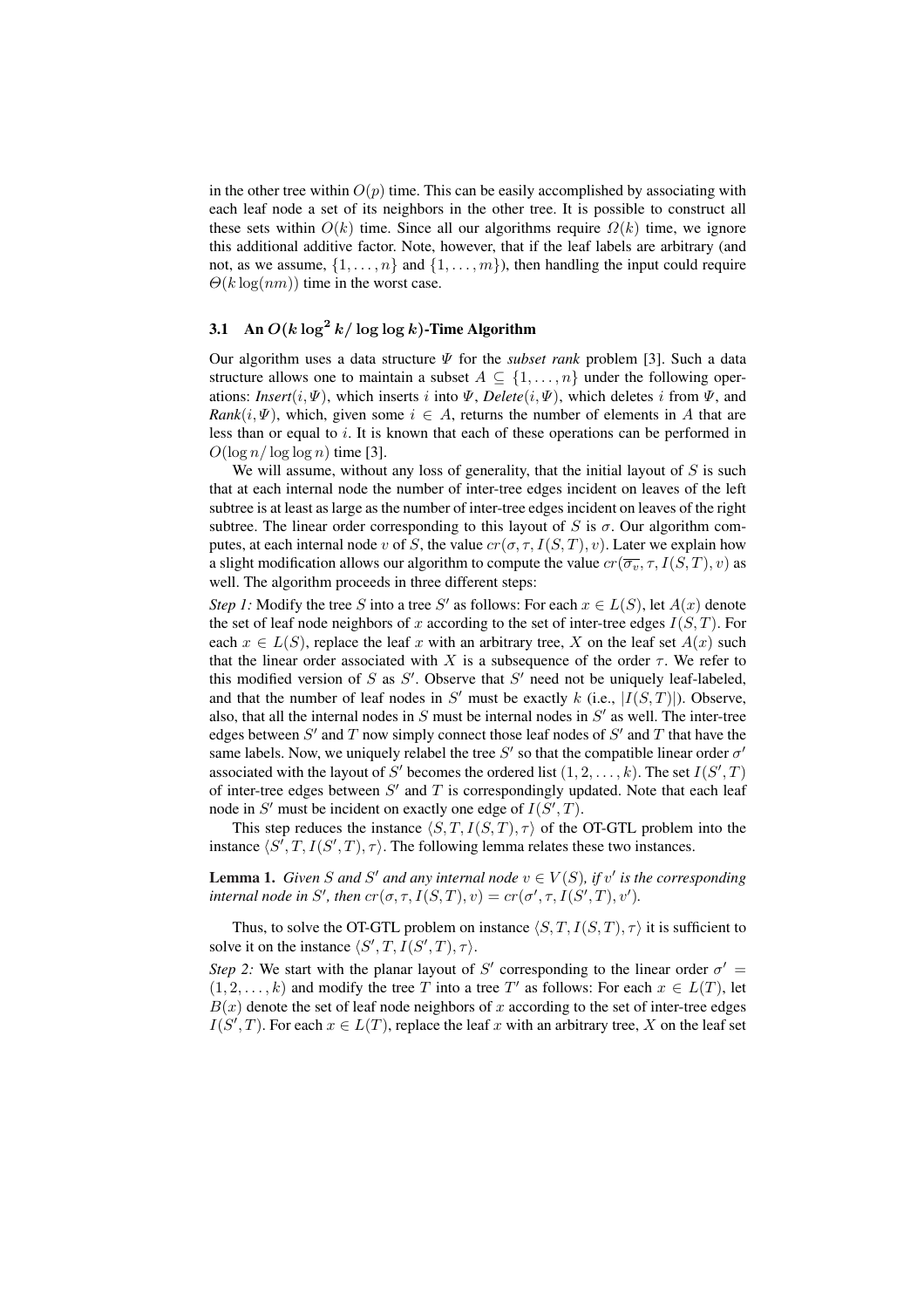$B(x)$  such that the linear order associated with X is a subsequence of the order  $\sigma'$ . We refer to this modified version of T as T', and the corresponding linear order as  $\tau'$ . The set of inter-tree edges, denoted by  $I(S', T')$  now simply connects those leaf nodes in  $S'$ and  $T'$  that have the same labels. Next, we traverse through  $S'$  in post order, and store at each internal node of  $S'$ , the range of leaf labels in the subtree rooted at that node. Note: This range can be completely specified by two "bounding" integers.

This step reduces the instance  $\langle S', T, I(S', T), \tau \rangle$  of the OT-GTL problem into the instance  $\langle S', T', I(S', T'), \tau' \rangle$ . The following lemma relates these two instances.

**Lemma 2.** Given S', T, and T', and any internal node  $v \in V(S')$ , we must have  $cr(\sigma', \tau, I(S', T), v) = cr(\sigma', \tau', I(S', T'), v).$ 

It is worth observing that both S' and T' are uniquely leaf labeled,  $L(S') = L(T') =$  $\{1,\ldots,k\}$ , and each leaf node in S' and T' is incident on exactly one edge of  $I(S',T')$ . Thus, by performing steps 1. and 2. we have effectively reduced an instance of the OT-GTL problem into an instance of the one-tree SLTL problem. Our algorithm on this simplified instance  $\langle S', T', I(S', T'), \tau' \rangle$  of the OT-GTL problem proceeds as follows.

*Step 3:* Consider the path from the root of  $S'$  to the left most leaf node (in the layout corresponding to  $\sigma'$ ). We now compute the value  $cr(\sigma', \tau', I(S', T'), v)$  at each internal node v along this path by calling Procedure COMPUTECROSSINGS on  $S'$ ,  $\sigma'$  and  $\tau'$ . Remove all the nodes along this left most path. This decomposes  $S'$  into a forest of subtrees each having at most  $k/2$  leaves. Also break up the linear order  $\tau'$  into separate linear orders, each corresponding to a particular subtree and restricted to its leaf set. Now apply step 3 of this algorithm recursively on each of these subtrees.

**Procedure COMPUTECROSSINGS:** This procedure takes as input a tree  $S'$  drawn according to  $\sigma'$  and a linear order  $\tau'$ , and computes the value  $cr(\sigma', \tau', I(S', T'), v)$  at each internal node  $v$  along the path  $P$  from the root to the left most leaf of  $S'$ . Procedure COMPUTECROSSINGS uses the subset rank data structure as follows: Given a leaf x in the tree  $S'$ , suppose x appears in the right subtree of an internal node y on P. Let  $z$  be the largest leaf label in the left subtree of y. Observe that all the leaves in  $S'$  with a label smaller than  $z$  must be in the left subtree of  $y$ . We will use the subset rank data structure to find the number of nodes that appear after the node x in the linear order  $\tau'$ , whose labels are smaller than or equal to  $z$ . Each such node, when paired with  $x$ , must be a crossing pair at node y. It can be shown that procedure COMPUTECROSSINGS has time complexity  $O(l \log l / \log \log l)$ , where  $l = |L(S')|$ . Further details are omitted from this extended abstract.

Our three-step algorithm computes at each internal node  $v \in V(S')$ , the value  $cr(\sigma', \tau', I(S', T'), v)$  in  $O(k \log^2 k / \log \log k)$  time. In light of Lemmas 1 and 2, this immediately yields the value  $cr(\sigma, \tau, I(S,T), v)$  for each internal node  $v \in V(S)$ .

The following lemma shows how our algorithm can also compute, at each internal node  $v \in V(S)$ , the value  $cr(\overline{\sigma_v}, \tau, I(S,T), v)$ , yielding Theorem 1.

**Lemma 3.** Let  $\overline{\tau}$  denote the linear order obtained by reversing  $\tau$ . Then, for any  $v \in$  $V(S)$ , we must have  $cr(\overline{\sigma_v}, \tau, I(S,T), v) = cr(\sigma, \overline{\tau}, I(S,T), v)$ .

**Theorem 1.** The OT-GTL problem can be solved in  $O(k \log^2 k / \log \log k)$  time.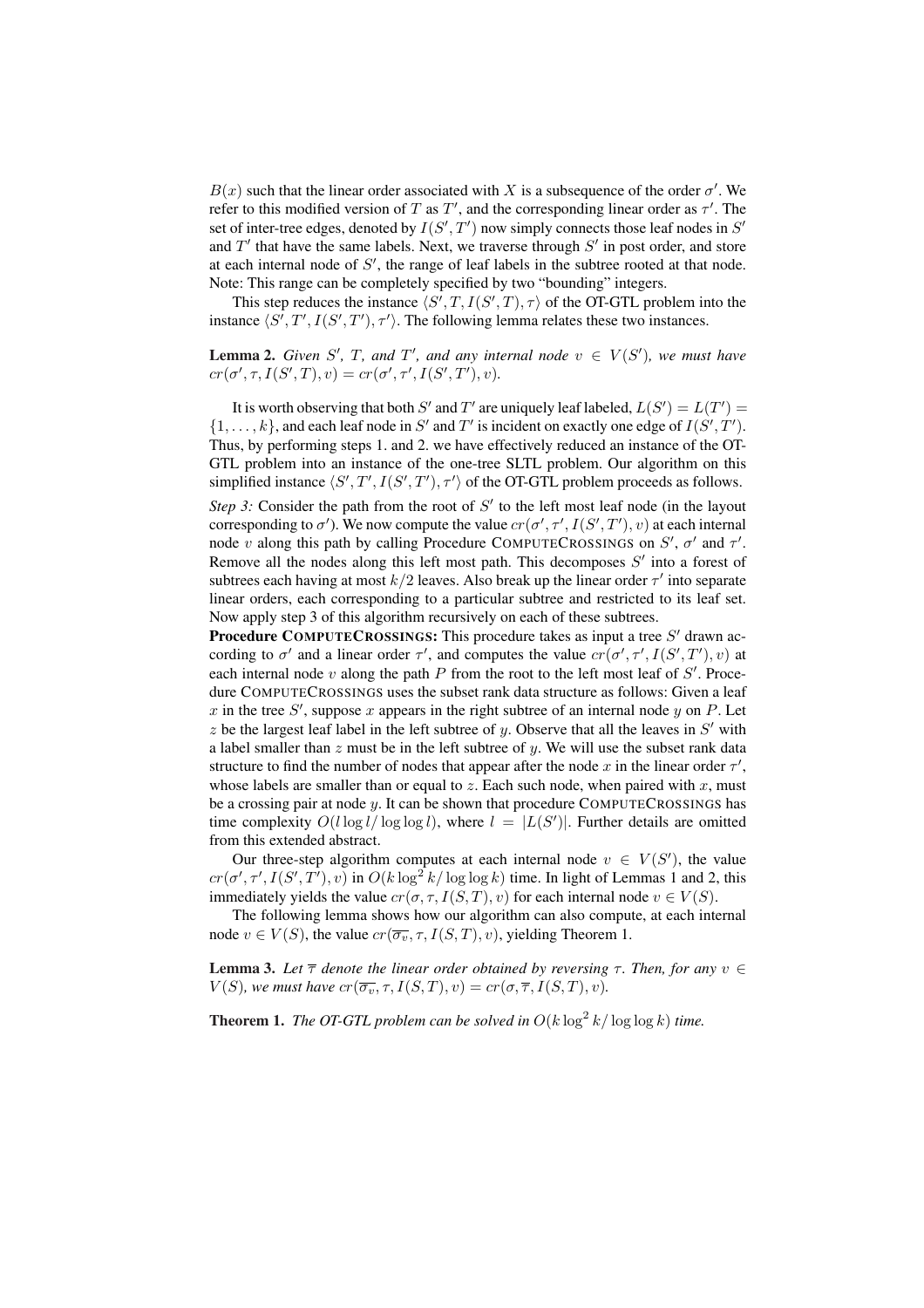#### 3.2 An  $O(kh)$ -Time Algorithm

We now show that it is possible to solve the OT-GTL problem in  $O(kh)$  time, where h is the height of the tree S. This algorithm asymptotically outperforms our  $O(k \log^2 k / \log \log k)$ -time algorithm when the tree S is (roughly) balanced.

The main idea is to spend at most  $O(k)$  time for all the nodes at any fixed level of S. The algorithm follows:

- 1. Uniquely relabel the tree S so that the compatible linear order  $\sigma$  associated with the layout of S becomes the ordered list  $(1, 2, \ldots, m)$ . The set  $I(S, T)$  of inter-tree edges between  $S$  and  $T$  is correspondingly updated.
- 2. Modify the tree T into a tree T' as shown in Step 2. of the  $O(k \log^2 k / \log \log k)$ time algorithm. The set of inter-tree edges, denoted by  $I(S, T')$ , now simply connects those leaf nodes in  $S$  and  $T'$  that have the same labels.
- 3. Traverse through S in post order, and store at each internal node the range of leaf labels in the subtree rooted at that node. Note: This range can be completely specified by two "bounding" integers.
- 4. Let  $x = rt(S)$ . In the linear order  $\tau'$ , for each element i, one can now determine in constant time whether  $i$  is in the left or the right subtree of  $x$  in the layout (according to  $\sigma$ ) of S. This can be used to compute the value  $cr(\sigma, \tau', I(S, T'), x)$  as follows: Consider each element i of  $\tau'$  in order. If i is in the left subtree of x then do nothing and skip to the next i. If i is in the right subtree of x, then, by using counters (after an initial  $O(k)$  preprocessing step), we can obtain in  $O(1)$  time the number of elements j that occur after i in  $\tau'$  such that j is in the left subtree of x. Set  $cr(\sigma, \tau', I(S, T'), x)$  to be the sum of these values over all i in  $\tau'$ .
- 5. Split the linear order  $\tau'$  into two linear orders, one containing all the leaves from the left subtree of  $x$  and the other the leaves from the right subtree. Recursively repeat steps 4 and 5 of this algorithm on the subtrees  $S(u)$  and  $S(v)$ , where  $u, v \in Ch(x)$ .

Our algorithm computes at each internal node  $v \in V(S)$ , the value  $cr(\sigma, \tau', I(S, T'), v)$ in  $O(kh)$  time. The following lemma relates these values to the ones we actually want to compute, and yields Theorem 2.

**Lemma 4.** *Given* S, T and T', and any internal node  $v \in V(S)$ , we must have  $cr(\sigma, \tau, I(S,T), v) = cr(\sigma, \tau', I(S,T'), v).$ 

Theorem 2. *The OT-GTL problem can be solved in* O(kh) *time, where* h *is the height of the tree* S*.*

#### 3.3 Interesting Special Cases

We discuss two special cases of the OT-GTL problem. The first consists of those instances in which the set of inter-tree edges  $I(S,T)$  is such that each leaf node of S and T is incident on exactly one edge in  $I(S,T)$ . This is exactly the SLTL problem discussed in the Introduction. The one-tree SLTL problem has been studied in [5, 4]. Observe that, in this case, we must have  $|L(S)| = |L(T)| = |I(S,T)|$ . The best known algorithm for this problem runs in  $O(n \log^2 n)$  time [5], where  $n = |L(S)| =$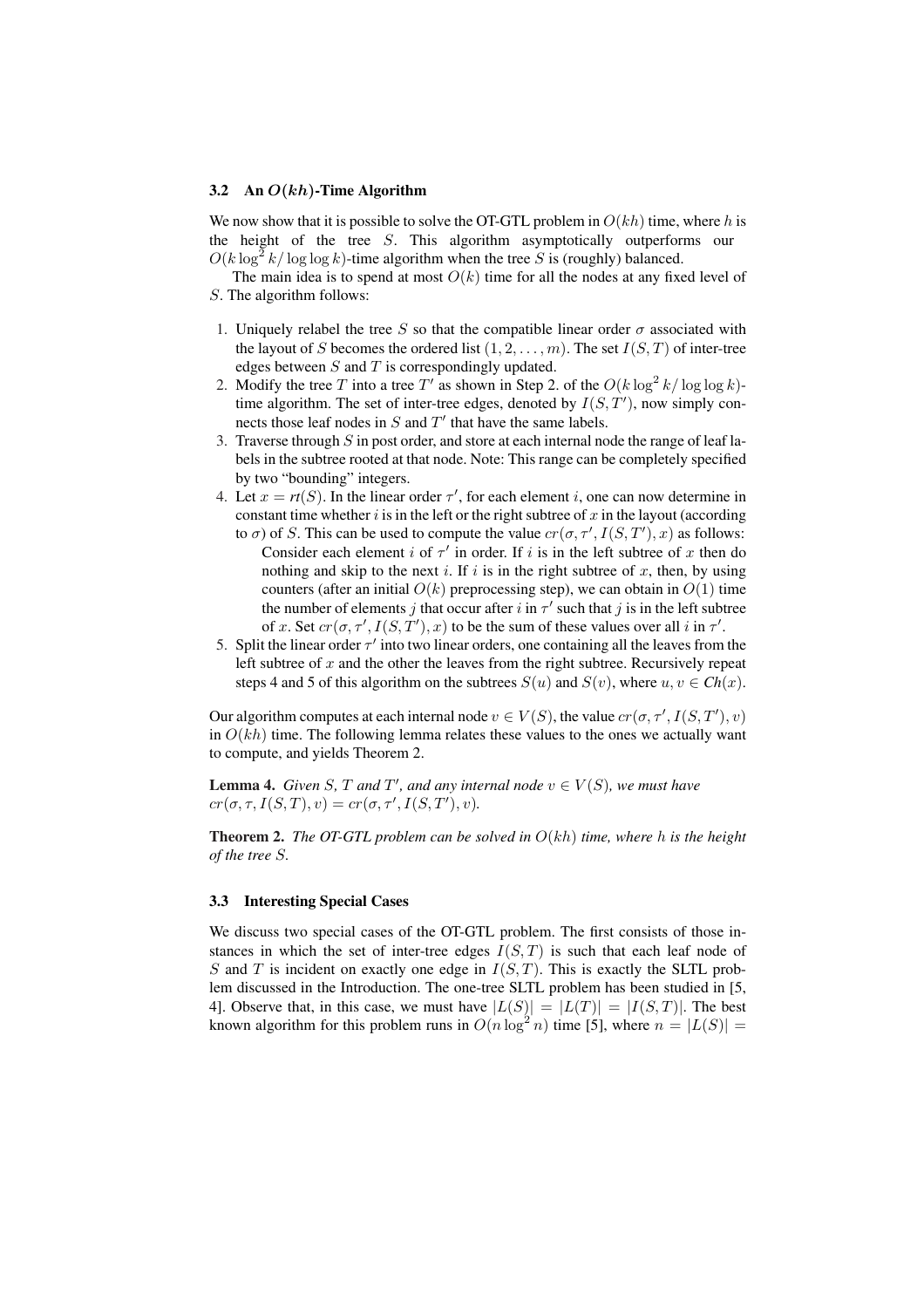$|L(T)|$ . Our  $O(k \log^2 k / \log \log k)$  time algorithm for the OT-GTL problem becomes an  $O(n \log^2 n / \log \log n)$ -time algorithm when restricted to this case.

The second case consists of those instances in which the set of inter-tree edges  $I(S, T)$  is such that each leaf node of S is incident on exactly one edge in  $I(S, T)$ . This restricted version of the OT-GTL problem arises naturally when one or more gene trees must be visually compared with a species tree. As seen in the Introduction, species trees have leaves that are labeled uniquely, while each gene trees may have several leaves with the same leaf label. In this scenario, one wishes to produce a planar layout of each given gene tree aligned with the species tree, such that if one were to draw edges between the corresponding leaf labels of the gene tree the species tree, the number of crossings between these edges is minimized. Thus, the gene tree is the tree  $S$  and the species tree is the tree T. Note that, in this case,  $|I(S,T)| = |L(S)|$ . Our  $O(k \log^2 k / \log \log k)$ time algorithm for the OT-GTL problem becomes an  $O(m \log^2 m / \log \log m)$ -time algorithm when restricted to this case, where  $m = |L(S)|$ . Likewise, our  $O(kh)$ -time algorithm yields an  $O(mh)$  time algorithm.

# 4 The GTL Problem

The GTL problem is NP-hard, even for simpler special cases  $[5, 2]$ . Nöllenburg et al. [10] gave an integer quadratic programming (IQP) based exact solution for the restricted version of the GTL problem in which the set of inter-tree edges defines a one-toone mapping between the leaves of  $S$  and  $T$ . Their IQP based approach extends easily to exactly solve the GTL problem as well.

Recall that our  $O(k \log^2 k / \log \log k)$ -time algorithm converts the instance  $\langle S, T, I(S, T), \tau \rangle$  of the OT-GTL problem into the instance  $\langle S', T', I(S', T'), \tau' \rangle$  of the one-tree SLTL problem, before applying Step 3.

By a similar (but slightly more involved) transformation, it is also possible to convert any instance  $\langle S, T, I(S, T) \rangle$  of the GTL problem into an instance  $\langle S', T', I(S', T') \rangle$ of the SLTL problem such that the number of crossings in an optimum solution of the SLTL problem is the same as the number of crossings in an optimum solution of the original GTL problem.<sup>2</sup>

*Fixed parameter tractability and approximability.* By the above transformation, Fernau et al.'s FPT algorithm for the SLTL problem [5], which runs in time  $O^*(c^p)$ , where c is a constant and  $p$  is the number of crossings in an optimal layout of the two trees, yields an  $O^*(c^p)$ -time algorithm for the GTL problem as well.<sup>3</sup> The GTL problem is thus fixed parameter tractable. A similar argument shows that, based on the result of Buchin et al. [2], a dual version of the GTL problem, which seeks to maximize the number of non-crossing edges, admits a 0.878-approximate algorithm.

*Existence of a planar layout.* Fernau et al. [5] showed that, for the SLTL problem, the existence of a planar layout can be verified with-in  $O(n)$  time, where  $n = |L(S)| =$ 

 $2$  Essentially, this new transformation is identical to the one for the one-tree setting, except that instead of replacing the leaves with arbitrary trees on the relevant leaf set, we choose a tree topology which mimics the topology of the other tree restricted to the same leaf set.

<sup>&</sup>lt;sup>3</sup> The  $O^*$  notation ignores the polynomial component of the fixed parameter algorithm.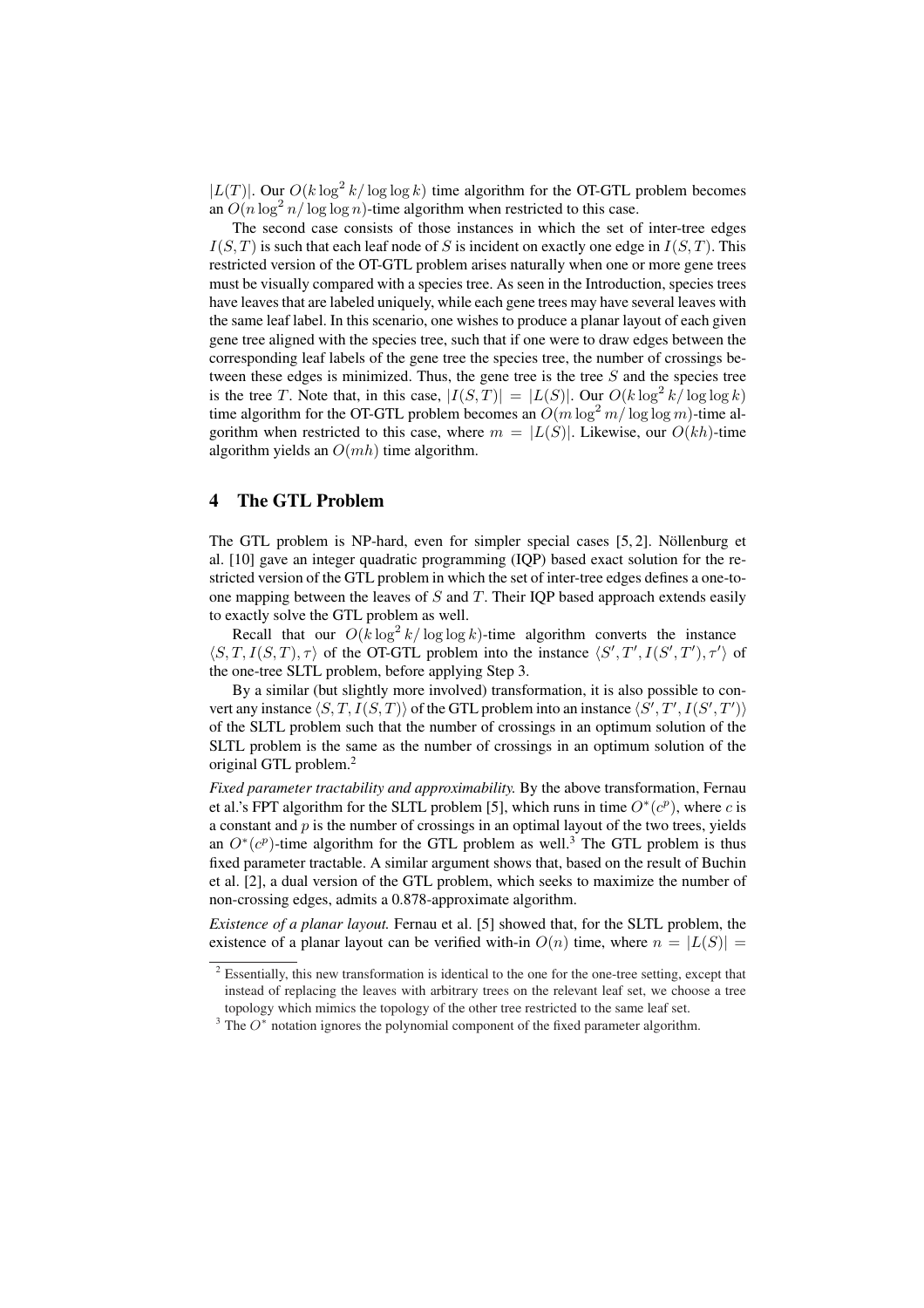$|L(T)|$ . Their approach also works to test the existence of a planar layout for the GTL problem in  $O(k)$  time.

*Heuristics.* We propose three different heuristic approaches for the GTL problem, which utilize our fast exact algorithms for the OT-GTL problem.

**Alternating Heuristic (AH):** This heuristic first optimizes the layout of tree S by solving the OT-GTL problem, then optimizes the layout of tree  $T$  with respect to the new layout of  $S$ , then optimizes  $S$  again, and so on. Thus, after each iteration the total number of crossings decreases. The heuristic terminates when there is no further reduction in the crossing value.

Local-Search Heuristic (LH): This is a local search based hill-climbing heuristic in which the local neighborhood is defined by the set of all layouts of  $T$  obtained from the layout of T corresponding to  $\tau$  by swapping the left and right subtrees at an internal node. Each of these  $O(n)$  trees in the neighborhood is then evaluated by solving the OT-GTL problem on the tree S with respect to that tree. Among these  $O(n)$  layouts of  $T$ , the one which enables the OT-GTL algorithm (when run on tree  $S$ ) to find the lowest crossing value, is set to be the new layout of  $T$  for the next local search step. The algorithm terminates when no better layouts can be found during the local search step.

Local-Search Alternating Heuristic (LAH): This heuristic consists of running the Local-Search Heuristic as described above, until it terminates, and then reversing the roles of trees  $S$  and  $T$  and running the Local-Search heuristic again, and so on. The heuristic terminates when no further improvements in the layout can be observed by performing the role reversal.

Let us assume that we use an  $O(x)$  time algorithm to solve the OT-GTL problem. Then, the time complexity of (i) AH is  $O(ax)$  where a is the number of iterations, (ii) LH is  $O(bnx)$  where b is the number of local search steps, and (iii) LAH is  $O(cx(m + n))$ where  $c$  is the total number of local search steps performed.

### 5 Experimental Evaluation

To test the effectiveness and utility of our heuristics for the GTL problem, we implemented and tested them on three kinds of datasets: (i) randomly generated input instances, (ii) gene trees/species trees built using a simple probabilistic model for geneduplication/loss, and (iii) a real world gene tree/species tree dataset. To evaluate the performance of our heuristics, on each dataset, we compute the corresponding performance ratio  $\rho = (cr + 1)/(OPT + 1)$ , where cr denotes the crossing value for the heuristic and *OPT* the number of crossings in an optimum layout.

Our heuristics use our fast exact algorithms for the OT-GTL problem. For our experiments, we chose to use the  $O(kh)$ -time algorithm for the OT-GTL problem.<sup>4</sup> This algorithm, as well as the three heuristics were implemented in Python and all experiments we performed on an Intel Core2 Duo 2.4 GHz PC. To test the performance of our heuristics, we also used the IQP based approach to solve the GTL problem optimally. The IQP was solved using the mathematical programming software CPLEX.

<sup>&</sup>lt;sup>4</sup> Our decision was based on the observation that the  $O(kh)$ -time algorithm seems to outperform the  $O(k \log^2 k / \log \log k)$ -time algorithm on the input instance sizes used in our experiments.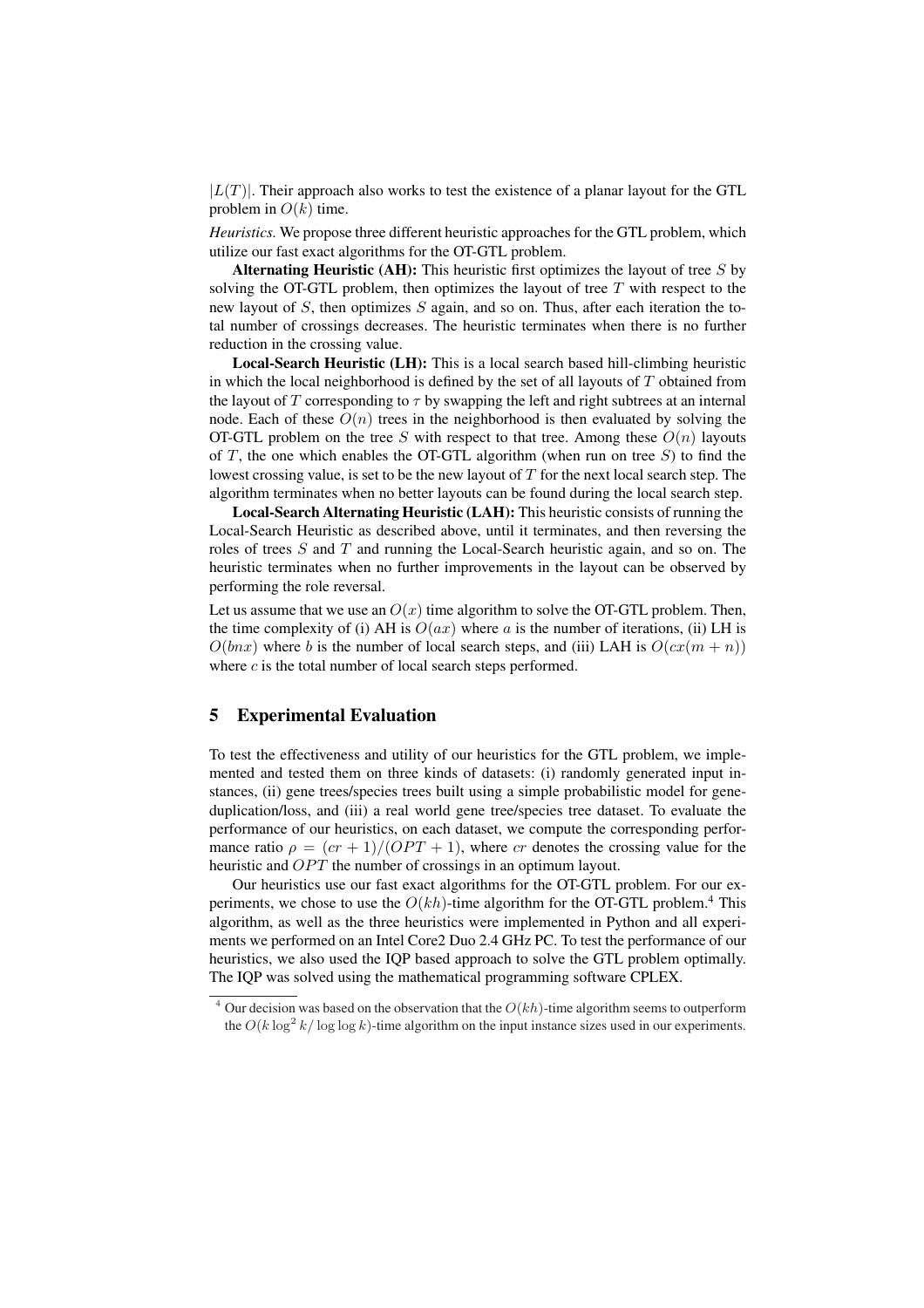*Random input instances.* We first tested the performance of our heuristics on trees with arbitrary binary topologies and arbitrary inter-tree edges. These instances were generated as follows: We created two random binary trees, both on  $n$  leaves and established a random one-to-one correspondence between the leaf sets of the two trees.<sup>5</sup> Next, we created an instance of the GTL problem by adding an additional  $\left|n\right. \cdot 15/100$  randomly selected inter-tree edges. We performed experiments for values of  $n$  ranging from 10 to 800. The results of our experiments are depicted in Table 5. The performance ratio  $\rho$ , averaged over all  $n \in \{10, 20, 30, 40, 50\}$ , for one-tree (IT), AH, LH, and LAH, respectively, are 1.61, 1.12, 1.02, and 1.003. It can be seen that LAH performs remarkably well: Out of the 50 input instances for which the optimum solution was known, LAH found an optimum layout in 41 instances. AH also performs quite well and produces an optimized layout almost instantaneously even for large input instances.

**Table 1.** Performance of our heuristics on randomly generated input instances. For each  $n$ , the table shows (i) the number  $k$  of inter-tree edges, (ii) the number of crossings in a random layout, (iii) the number of crossings, the number of iterations performed, and the time, in seconds, required to produce the layout, for the one-tree case (depicted by 1T) and for the three heuristics AH, LH, and LAH, and (iv) the number of crossings in an optimal layout. All values have been averaged over 10 runs. Note that we have not reported the number of iterations for LAH; these were always observed to be between 2 and 3 times the number of iterations for LH. Due to excessive running times, we did not compute optimal solutions for trees with  $n > 50$ , and did not apply LH and LAH on trees with  $n > 200$ .

| Input            |                 |                  | 1T           |           | AH                              |  |                 | LH                                                      |      |       | <b>LAH</b> |       | <b>OPT</b>     |
|------------------|-----------------|------------------|--------------|-----------|---------------------------------|--|-----------------|---------------------------------------------------------|------|-------|------------|-------|----------------|
| $\boldsymbol{n}$ | k               | cr               |              | $cr$ time |                                 |  | $cr$ liter time | cr                                                      | iter | time  | cr         | time  | cr             |
| 10               | 11              | 24.9             |              | 13.5 0.00 |                                 |  | 7.9 3.1 0.00    | 6.2                                                     | 3.4  | 0.01  | 5.8        | 0.04  | 5.8            |
| 20               | 23              | 113.3            |              | 85.8 0.00 |                                 |  | 61.6 3.2 0.00   | 57.5                                                    | 8.5  | 0.11  | 57.1       | 0.22  | 56.8           |
| 30               | 34              | 254.9            | 209.9 0.00   |           | 164.9 3.7 0.00                  |  |                 | 158.0 13.4                                              |      | 0.43  | 157.8      |       | $0.64$   157.1 |
| 40               | 46 <sup>1</sup> | 500.6            | 406.6 0.00   |           | 339.5 3.8 0.01                  |  |                 | 324.1 16.5                                              |      | 1.07  | 323.7      |       | 1.51   322.9   |
| 50               | 57              | 824.3            | 623.6 0.00   |           | 527.9 3.4 0.01                  |  |                 | 513.6 18.4                                              |      | 2.03  | 512.8      |       | $2.84$ 510.7   |
| 100 115          |                 | 3283.3           | 2765.1 0.00  |           | 2482.7 3.7 0.04                 |  |                 | 2431.742.0                                              |      | 23.58 | 2431.5     | 26.99 |                |
| 200 230          |                 | 12868.7          | 11806.9 0.01 |           |                                 |  |                 | 10938.9 3.9 0.10   10670.9 83.8 226.53   10668.7 249.74 |      |       |            |       |                |
| 400 460          |                 | 52139.5          | 48623.3 0.03 |           | 45904.9 3.9 0.29                |  |                 |                                                         |      |       |            |       |                |
|                  |                 | 800 920 211531.8 |              |           | 199728.2 0.12 193667.0 4.1 1.03 |  |                 |                                                         |      |       |            |       |                |

*Simulated gene trees/species trees.* Next, we tested the performance of our heuristics on simulated datasets created by using a simplified birth-death process that mimics gene duplication and loss (see, for example, [1]). To build our trees, we first generated a random binary tree  $S$  with  $n$  leaves. We then generated a simulated gene tree based on S according to the following probabilistic scheme: At each internal node  $v$  in  $S$ , the subtree  $S(v)$  either duplicates with probability d, is lost with probability r, or remains intact with probability  $1 - d - r$ . For our experiments we chose d and r to be 0.1 and 0.12 respectively. The value of n ranged from 10 to 800. Table 2 depicts the results of our experiments. The performance ratio  $\rho$ , averaged over all  $n \in \{10, 20, 30, 40, 50\}$ ,

 $<sup>5</sup>$  Each random tree was created by recursively, and randomly, bi-partitioning its set of leaves.</sup>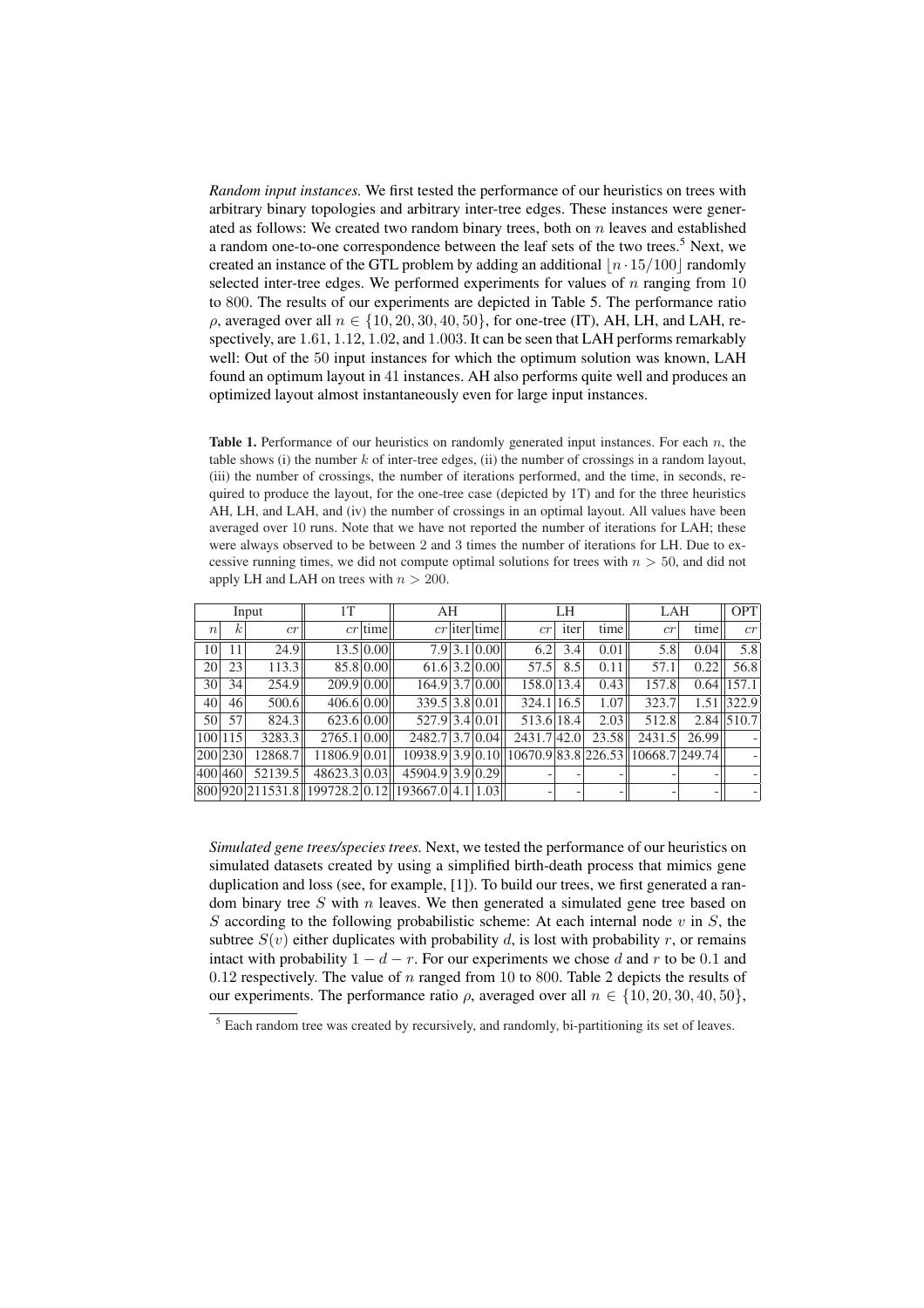for one-tree (IT), AH, LH, and LAH, respectively, are 1.33, 1.12, 1.0004, and 1.0004. Both LH and LAH perform equally well in this case; in particular, out of the 50 input instances for which an optimum solution was known, both LH and LAH found an optimum layout in 48 instances.

| Input             |           |                                                    | 1T          |           | AH              |  |                    | LH    |      |      | LAH                                              |      | <b>OPT</b>               |
|-------------------|-----------|----------------------------------------------------|-------------|-----------|-----------------|--|--------------------|-------|------|------|--------------------------------------------------|------|--------------------------|
| $\left  n\right $ | m         | cr                                                 |             | $cr$ time |                 |  | $cr$   iter   time | cr    | iter | time | cr                                               | time | cr                       |
| 10 <sup>1</sup>   | 10.0      | 15.2                                               |             | 1.2 0.00  |                 |  | 1.2 2.0 0.00       | 1.2   | 2.0  | 0.00 | 1.2                                              | 0.02 | 1.2                      |
| 20                | 16.9      | 44.6                                               |             | 10.5 0.00 |                 |  | 6.9 2.1 0.00       | 5.6   | 2.4  | 0.03 | 5.6                                              | 0.10 | 5.6                      |
| 30 <sup>l</sup>   | 34.3      | 390.9                                              | 126.8 0.00  |           | 125.8 2.1 0.00  |  |                    | 92.7  | 4.5  | 0.24 | 92.7                                             | 0.52 | 92.7                     |
| 40                | 44.0      | 631.1                                              | 110.6 0.00  |           | 109.7 2.2 0.00  |  |                    | 83.5  | 4.1  | 0.34 | 83.5                                             | 0.79 | 83.1                     |
| 50 <sup>1</sup>   | 70.0      | 2098.1                                             | 913.9 0.00  |           | 845.2 2.5 0.01  |  |                    | 767.5 | 7.1  | 1.98 | 767.5                                            |      | 3.46 767.4               |
| 100               | 93.5      | 2757.4                                             | 815.9 0.00  |           | 748.0 2.5 0.02  |  |                    | 515.0 | 8.1  | 5.04 | 515.0                                            | 7.89 | $\overline{a}$           |
|                   | 200 269.9 | 31671.8                                            | 9128.1 0.02 |           |                 |  |                    |       |      |      | 8407.6 2.8 0.13 7012.0 22.6 172.51 7012.0 219.27 |      | $\overline{a}$           |
|                   | 400 360.5 | 35941.7                                            | 2942.7 0.02 |           | 2823.5 3.1 0.17 |  |                    |       |      |      |                                                  |      | $\overline{\phantom{a}}$ |
|                   |           | 800 741.6 153141.1  29695.2 0.09  27854.6 3.0 0.59 |             |           |                 |  |                    |       |      |      |                                                  |      | $\overline{a}$           |

Table 2. Performance of our heuristics on simulated gene trees/species trees. The layout is identical to that of Table 5, and  $m$  denotes the number of leaves in the gene tree.

*Empirical Dataset.* Finally, we tested our heuristics on a real-world empirical dataset [12] on Angiosperms. This data set consists of 588 gene trees with number of leaves ranging from 4 to 94 and a species tree with 7 taxa. On the unoptimized input, the average performance ratio  $\rho$  for each gene tree/species tree pair is 10.12, while the corresponding values for 1T, AH, LH, and LAH are 2.32, 1.62, 1.02 and 1.0005 respectively. In particular, there were only one and six input instances, respectively, for which LAH and LH did not find an optimum layout. On all the 588 input instances together, AH took 0.21 seconds, LH took 2.4 seconds, and LAH took a total of 12.5 seconds. Figure 5 depicts the distribution of crossing values after applying the one-tree algorithm and the three heuristics. Indeed, after applying LH and LAH to the dataset, a majority of the input instances show no crossings, a dramatic improvement over the initial layout.

*Comparison against other heuristics.* Nöllenburg et al., in [10], introduced a heuristic for the SLTL problem. This heuristic has a time complexity of  $O(8<sup>h</sup> + n<sup>2</sup>h)$ , where h is the minimum height of the two trees. Since this is exponential in the height of the tree, they also proposed a branch-and-bound algorithm, referred to as *rec-split-bb*, to curb the time complexity of the heuristic. As shown earlier, the GTL problem can be reduced to an instance of the SLTL problem, and consequently, it is possible to use rec-split-bb as a heuristic for the GTL problem. Though rec-split-bb seems to be quite efficient in practice, there is no polynomial bound on its running time. All our heuristics are guaranteed to terminate within polynomial time. Our heuristics LH and LAH also seem to perform at least as well as the rec-split-bb heuristic (based on the experimental results reported in [10] for random general input trees), if not significantly better.

Acknowledgements. The authors wish to thank Dan Gusfield for introducing them to the tanglegram layout problem and for many helpful discussions, and Balaji Venkat-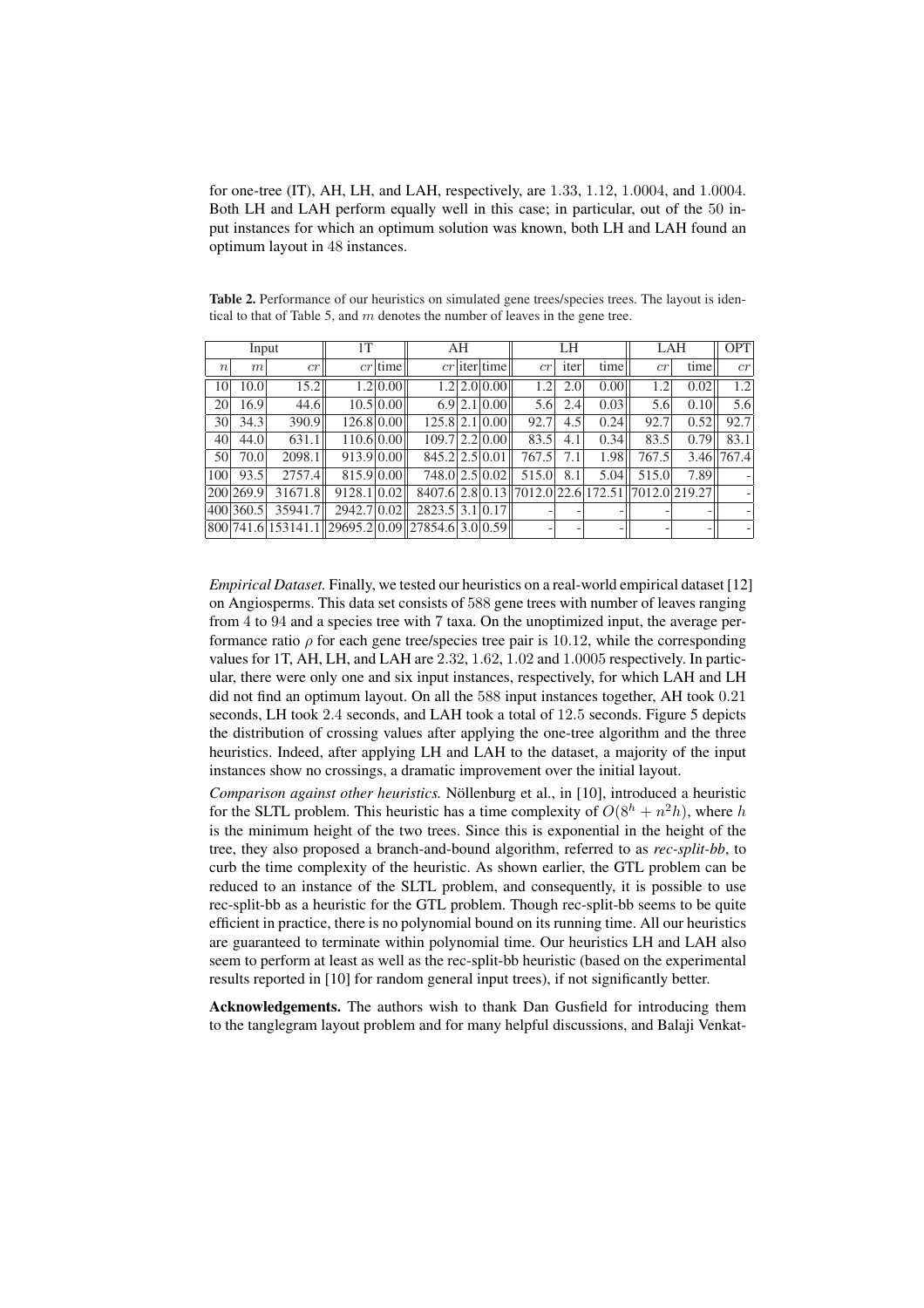achalam for bringing relevant previous work to their attention. This work was supported in part by NSF grant no. 0334832.



Fig. 2. Distribution of crossing values for the empirical gene tree/species tree dataset after applying various tanglegram layout algorithms. The distributions for LH and LAH are almost identical.

# **References**

- 1. L. Arvestad, A.-C. Berglund, J. Lagergren, and B. Sennblad. Gene tree reconstruction and orthology analysis based on an integrated model for duplications and sequence evolution. In *RECOMB*, pages 326–335, 2004.
- 2. K. Buchin, M. Buchin, J. Byrka, M. Nollenburg, Y. Okamoto, R. I. Silveira, and A. Wolff. ¨ Drawing (Complete) Binary Tanglegrams: Hardness, Approximation, Fixed-Parameter Tractability. In *Graph Drawing*, 2008.
- 3. P. F. Dietz. Optimal algorithms for list indexing and subset rank. In *WADS*, pages 39–46, 1989.
- 4. T. Dwyer and F. Schreiber. Optimal leaf ordering for two and a half dimensional phylogenetic tree visualisation. In *InVis.au*, pages 109–115, 2004.
- 5. H. Fernau, M. Kaufmann, and M. Poths. Comparing trees via crossing minimization. In *FSTTCS*, pages 457–469, 2005.
- 6. M. Goodman, J. Czelusniak, G. W. Moore, A. E. Romero-Herrera, and G. Matsuda. Fitting the gene lineage into its species lineage. a parsimony strategy illustrated by cladograms constructed from globin sequences. *Systematic Zoology*, 28:132–163, 1979.
- 7. D. Holten and J. J. van Wijk. Visual comparison of hierarchically organized data. In *10th Eurographics/IEEE-VGTC Symposium on Visualization (EuroVis'08)*, 2008.
- 8. A. Lozano, R. Y. Pinter, O. Rokhlenko, G. Valiente, and M. Ziv-Ukelson. Seeded tree alignment and planar tanglegram layout. In *WABI*, pages 98–110, 2007.
- 9. W. P. Maddison. Gene trees in species trees. *Systematic Biology*, 46(3):523–536, 1997.
- 10. M. Nöllenburg, D. Holten, M. Völker, and A. Wolff. Drawing binary tanglegrams: An experimental evaluation. *CoRR*, abs/0806.0928, 2008. An updated version of this manuscript will appear in the proceedings of *ALENEX 2009*.